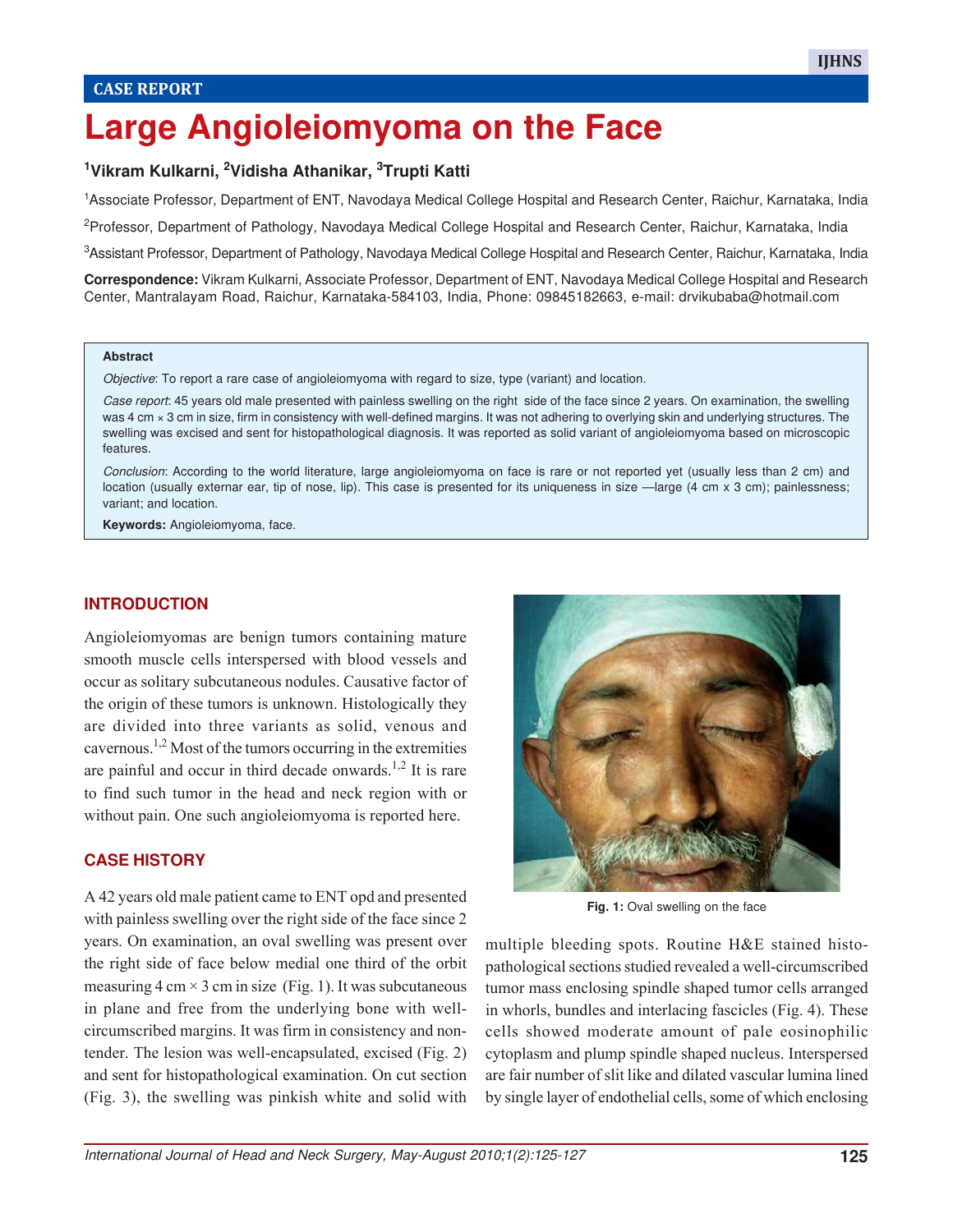#### Vikram Kulkarni et al



**Fig. 2:** Excised tumor



**Fig. 3:** Macroscopic appearance on cut section



**Fig. 4:** H&E stained section specimen on microscopic examination magnification 40x

RBCs within the lumen. The tumor also shows focal islands of mature fat cells. There is no evidence of nuclear atypia, mitosis or necrosis in the tumor tissue. The diagnosis of solid variant of angioleiomyoma was given. The patient did not have hematoma postoperatively and is on regular follow up for signs of recurrence.

## **DISCUSSION**

There are several reports of the angioleiomyomas from various parts of the body. In these reports the predominant site of occurrence was lower extremities.<sup>1,2</sup> There are very few reports of these tumors occurring in the head and neck. In a recent study, 21 cases of angioleiomyomas were reported by Wang CP et al over a period of 13 years. Of these, 5 were from auricle, 3 on the external skin of the nose, 3 in the nasal cavity and 3 over the lip. Other reported sites in head and neck include external auditory canal,<sup>3</sup> lacrimal region<sup>4</sup> and 3 in the deep neck spaces.<sup>5</sup> The case reported here is situated on the right side of the face below the medial one third of the orbit which is unique.

The mechanism of development of these tumors is unknown but has been postulated to be hamartomatous, hormonal, mechanical.<sup>2,3</sup> Most of the angioleiomyomas are reported to be small and less than  $2 \text{ cm}^2$  except in two which occurred in deep neck spaces.<sup>5</sup> Reported case here measured  $4 \times 3$  cm in size.

Most of the angioleiomyoma reported from head and neck region<sup> $1,2$ </sup> were of either cavernous or venous type except that reported by Wang CP et al in which majority were solid variants. Head and neck angioleiomyomas are mostly painless and solid variants<sup>5</sup> with one exception.<sup>6</sup> The mechanism for the pain is thought to be contraction of the vessels giving rise to local ischemia.<sup>2</sup>

The diagnosis of these tumors are evident only on excision biopsy and histopathological examination as there are few reports of diagnostic study by Fnac or ultrasonography. Though they are vascular, the bleeding from these lesions is insignificant. This is most probably because the vessels feeding them are very small.<sup>5</sup> In our case we encountered two minor veins over the lesion and were effectively cauterized without much bleeding. Recurrence of these tumors is rare if complete excision is done.